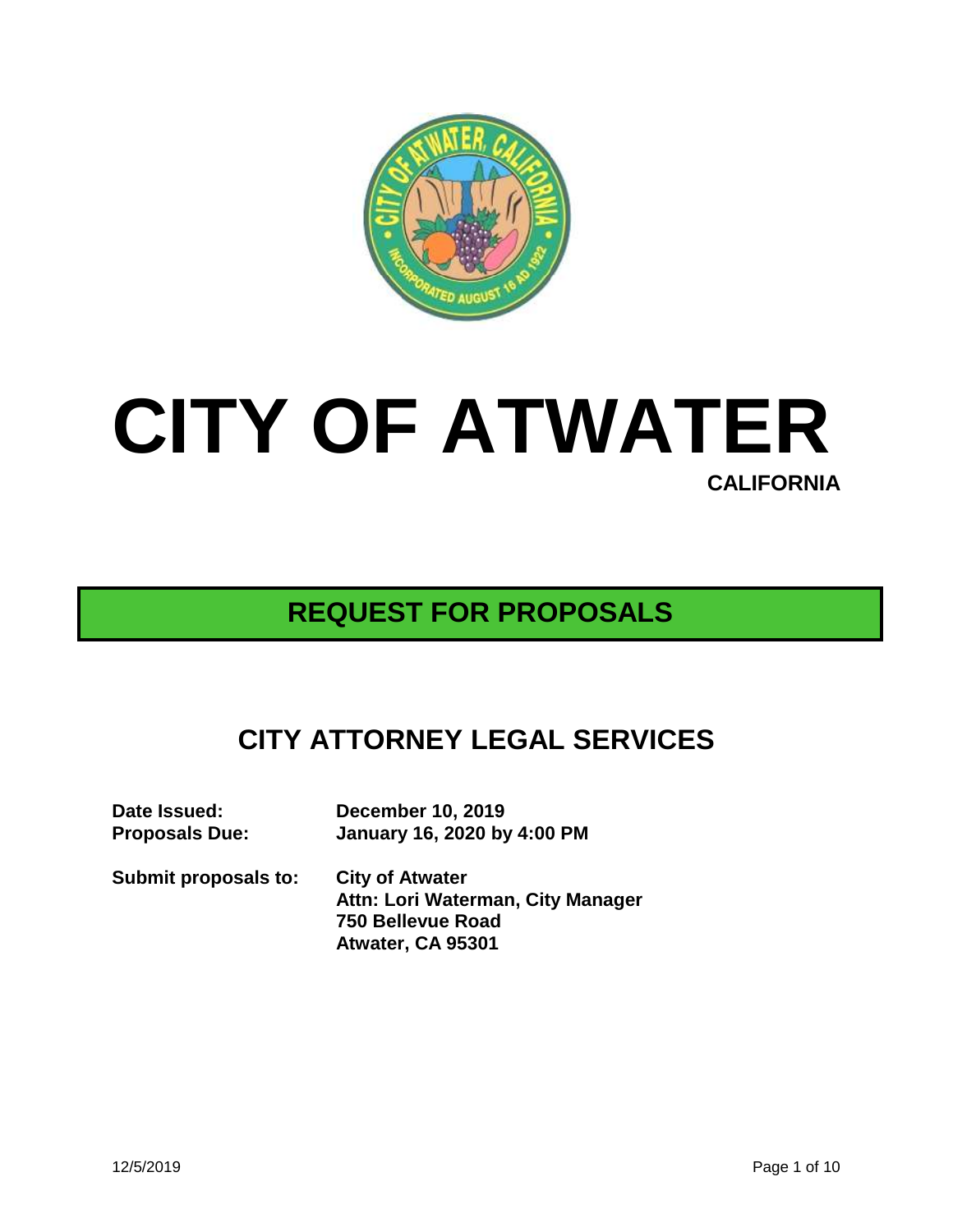# **REQUEST FOR PROPOSALS**

# **CITY ATTORNEY LEGAL SERVICES**

#### **Section 1: Introduction**

The City Council of the City of Atwater ("City") is seeking a contract Attorney or legal firm to serve as primary Attorney for the City. The City Attorney is appointed by and serves at the pleasure of the City Council. The City invites interested law firms and individuals with a minimum of seven (7) years of municipal law experience representing general law cities to submit a written proposal to provide City Attorney services.

#### **Section 2: Background**

The City of Atwater is a general law city incorporated on August 16, 1922. Atwater is located in the northeast of Merced County which lies within the central portion of the San Joaquin Valley in the geographic center of the State of California. The City is located approximately six miles northwest of the City of Merced, the county seat; approximately 65 miles north of the City of Fresno, approximately 45 miles south of the City of Modesto; and approximately 105 miles southeast of San Francisco. The City's population is approximately 29,000 and is experiencing a moderate level of growth. The City is in close proximity to the University of California at Merced, and the former Castle Air Force Base.

The City operates under the council-manager form of government. The City Council consists of the Mayor and four (4) Council Members; each elected for four year overlapping terms. The Mayor is directly elected by the voters. The City Council Members are elected by district. The Mayor and two City Council Members are elected at one election and the other two City Council Members, the City Clerk, and the City Treasurer are elected at the next election. The City of Atwater has a variety of commissions and committees.

The City of Atwater belongs to a risk management pool (CSJVRMA) comprised of over 100 cities in the region. Normally City Attorneys are not expected to represent their city in matters covered by the joint risk pool. Accordingly, the new City Attorney will not normally represent the City of Atwater on accepted risk management authority matters.

#### **Section 3: The Position**

As City Attorney, the selected law firm or individual will be expected to provide a wide range of legal services to the City. The City Attorney works closely with the City Manager, Department Directors, and other staff. The City Attorney serves as a key member of the Atwater executive management team. The City Attorney's primary role is to provide expert legal advice to the City Council, City Manager and Department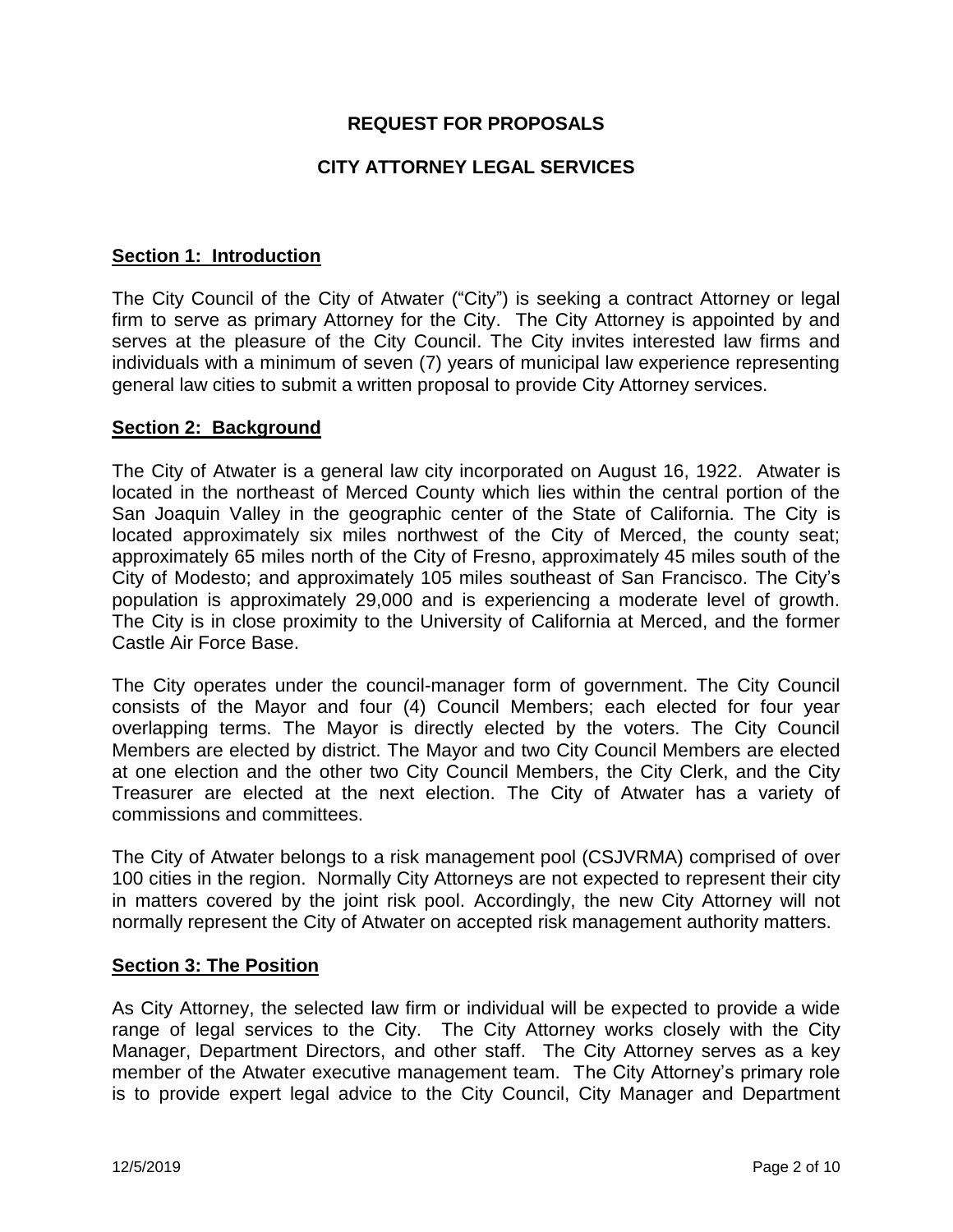Directors. The City Attorney is expected to establish, develop, and maintain a close and trusted relationship with the City Manager. The City Council believes this is critical to the success of the City. The selected attorney shall perform the tasks specified in the Request for Proposals (RFP).

#### **Section 4: Submittal Requirements**

Proposals must be submitted in a sealed envelope bearing the caption:

"Proposals for City of Atwater's City Attorney Legal Services"

Four copies of the RFP are required as follows: two (2) bound copies, one (1) unbound reproducible copy, and one (1) electronic copy in PDF format saved on a USB flash drive. Double-sided printing is strongly encouraged.

Proposals are to be addressed to:

Lori Waterman City Manager City of Atwater 750 Bellevue Road Atwater, CA 95301

Proposals may be filed in person at Atwater City Hall, at the above address, or may be mailed. Proposals must be received by **Thursday, January 16, 2020, on or before 4:00 PM.**

Early responses are acceptable; proposals will not be opened until after the submittal deadline. Late proposals will not be accepted. Faxed or emailed proposals will not be accepted. Postmarks prior to the deadline are not sufficient for acceptance. The City will not be responsible for any errors or omissions in the proposals or for any delays in delivery.

Proposals should provide a straightforward and concise presentation adequate to satisfy the requirements of the RFP. Emphasis should be on completeness and clarity of contents. Responsiveness to the RFP will be a principal basis for evaluation.

The City reserves the right, without qualification, to reject any or all proposals to request additional information concerning any proposal for purpose of clarification, to accept or negotiate any modification to any proposal, following the deadline for receipt of all proposals, and to waive any irregularities, if such would serve the best interests of the City, as determined by the City. This solicitation does not obligate the City to enter into an agreement with any proposer. The City reserves the right to cancel this RFP at any time, at its discretion.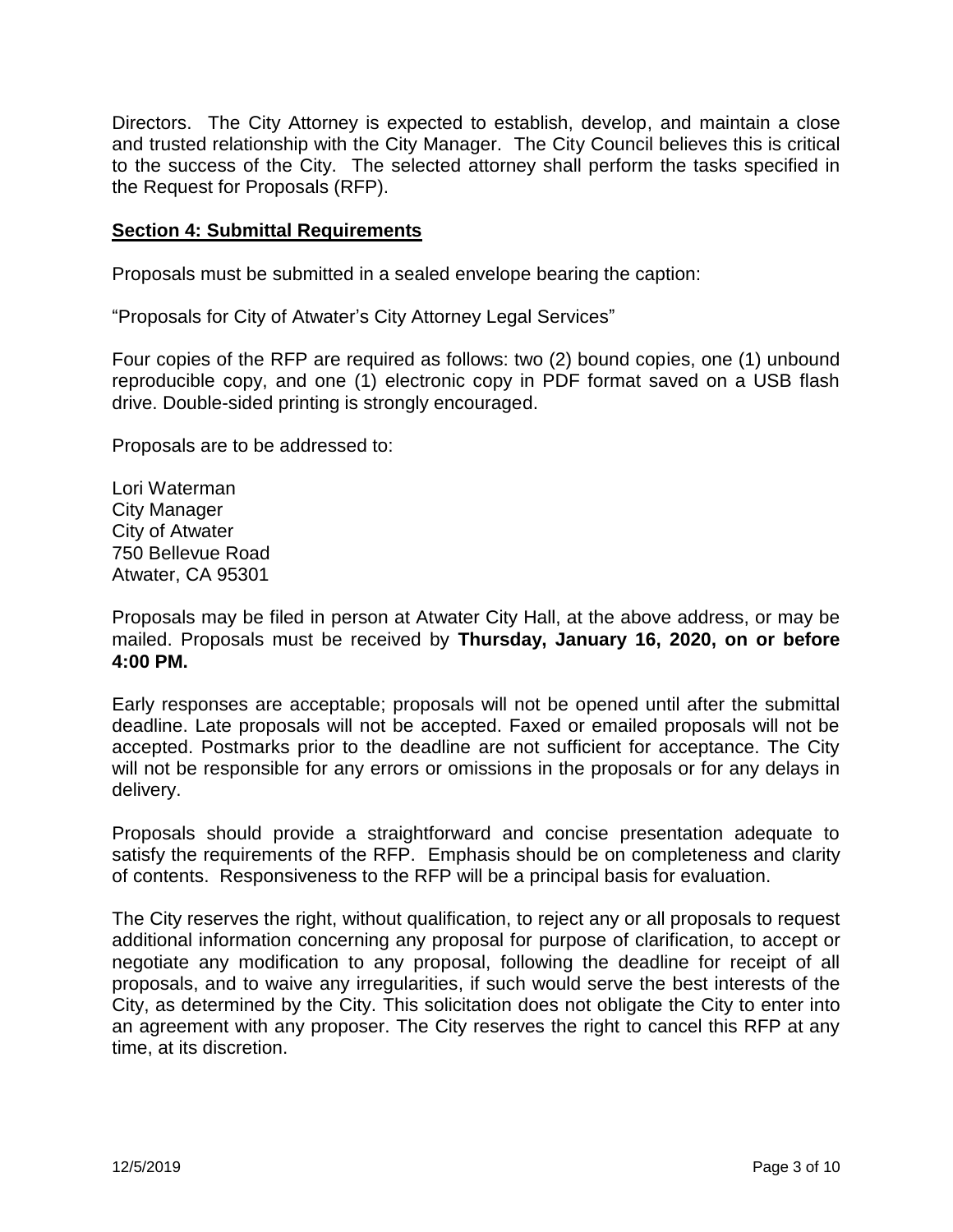Proposals become the property of the City and information therein shall become public property subject to disclosure laws after a Notice of Intent to Award. The City reserves the right to make use of any information or ideas contained in submitted proposals.

The City is not liable for any cost or expense incurred in the preparation of a response to this RFP.

# **Section 5: Inquiries**

Any questions, interpretations, or clarifications, either administrative or technical, from prospective proposers regarding this RFP must be requested in writing, no later than, Thursday, January 9, 2020. All inquiries must be submitted to Lori Waterman, City Manager, via email to the following email address: Iwaterman@atwater.org.

The City will be closed for the holidays on Tuesday, December 24, 2019 and Wednesday, December 25, 2019 and on Tuesday, December 31, 2019 and Wednesday, January 1, 2020. Inquiries received during this time period will be answered upon return. Verbal explanations or instructions given during any phase of this solicitation will not be binding. Any information given a prospective proposer will be furnished promptly as an Addendum to the solicitation, if that information is necessary in submitting proposals or if the lack of it would be prejudicial to other prospective proposers.

#### **Section 6: Solicitation Interpretations and Addenda**

Any change to or interpretation of this solicitation by the City will be sent to each party to which the RFP has been sent and any such changes or interpretations shall become part of the solicitation for incorporation into any agreement awarded pursuant to this RFP.

# **Section 7: Schedule**

RFP Release Date: Tuesday, December 10, 2019 Deadline to Submit Questions: Thursday, January 9, 2020 Evaluation of Proposals: Week of January 21, 2020 City Council Contract Award: Monday, February 24, 2020 Anticipated Start of Services: Tuesday, February 25, 2020

Proposal Submission Deadline: Thursday, January 16, 2020, 4:00 PM City Council Interviews/Selection Special Meeting to be determined

These dates are subject to change.

# **Section 8: Scope of Services**

The scope of services is to provide the full range of City Attorney Legal Counsel services and shall include, but not be limited to, the following: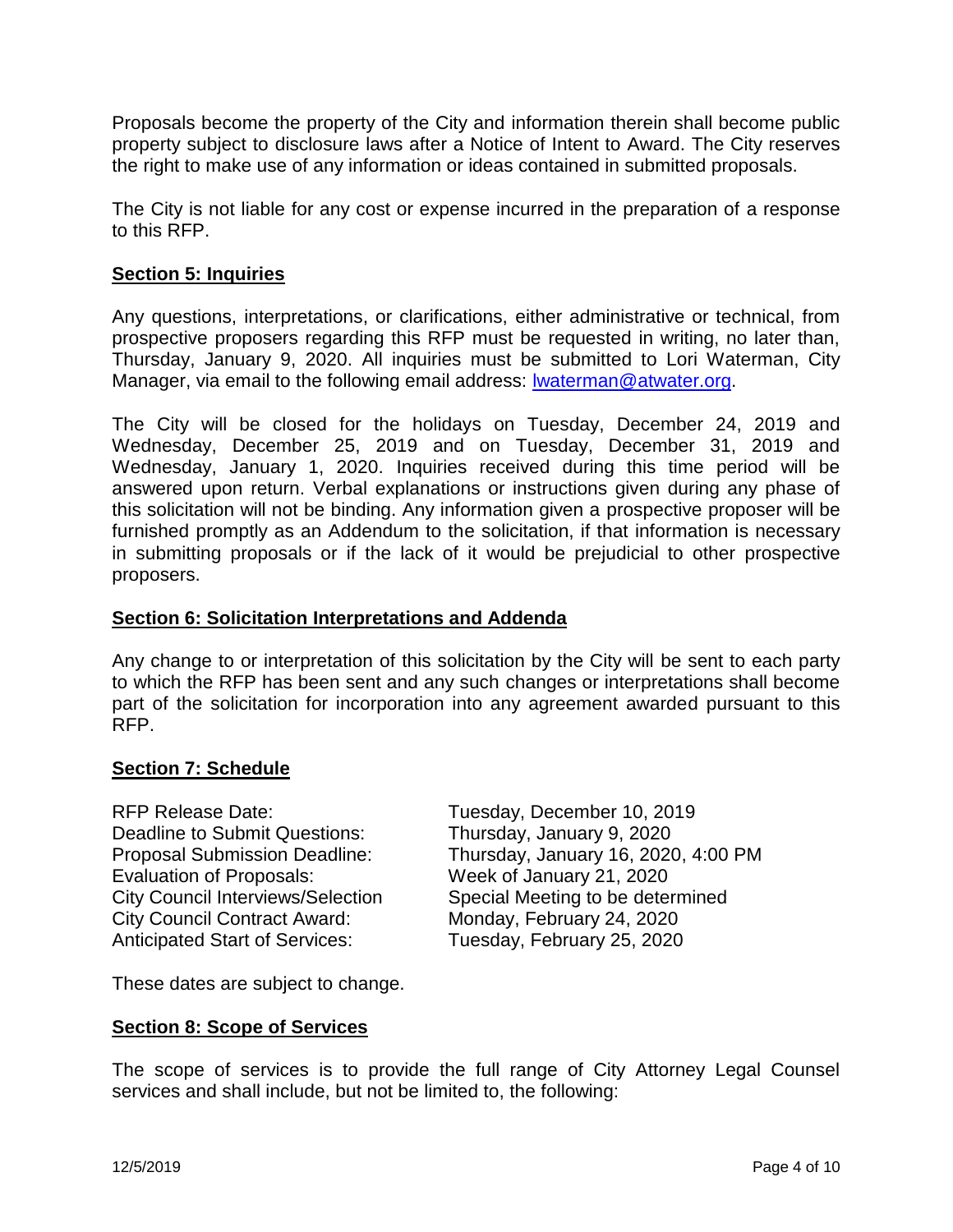- 1. Represent and provide legal opinions, advice, assistance, and consultation to the City Council, Commissions, and all City officers in all matters of law pertaining to municipal government issues, including but not limited to, the Brown Act, the Public Records Act, election law, contracts and franchises, real estate and property transactions, land use, environmental law/CEQA, public improvements/capital projects, personnel relations and labor laws (including biannual employee policy training), code enforcement, pending and current state and federal legislation and court decisions, tort liability and risk management (if not covered under Risk Management Authority), fees, taxes, assessments, Proposition 218, former Redevelopment Agency dissolution and other legal matters as directed.
- 2. In-service training opportunities which may include, but not limited to, Brown Act, public meeting procedures, and labor and employment matters.
- 3. Act as legal counsel to agencies the City Council serves as government body to, including but not limited to, Successor Agency to the former Redevelopment Agency, Housing Successor Agency to the former Redevelopment Agency, Public Financing Authority, Fire Protection District, and Public Improvement Corporation.
- 4. Attend and represent the City's legal interests at all City Council meetings (including Closed Sessions and Council Workshops), Planning Commission and other meetings of other Commissions and Committees on an as needed basis specified by the City. Regular City Council meetings are held on the second and fourth Monday of each month beginning at 6:00 PM. Closed Session is generally at 5:00 PM. The second meeting in November and December are typically cancelled.
- 5. Prepare and/or review all ordinances, resolutions, staff reports, municipal contracts, deeds, leases, and other legal documents required by the City.
- 6. Prepare cases for trial and the investigation of claims or complaints by or against the City.
- 7. Oversee services provided by outside legal specialists engaged by the City for special legal problems.
- 8. Review documents, policies, and forms to ensure compliance with current laws.
- 9. Coordinate legal activities with other City departments, divisions, and outside agencies.
- 10. Provide written updates to new state or federal legislation or judicial decisions and suggest action or procedures to ensure compliance.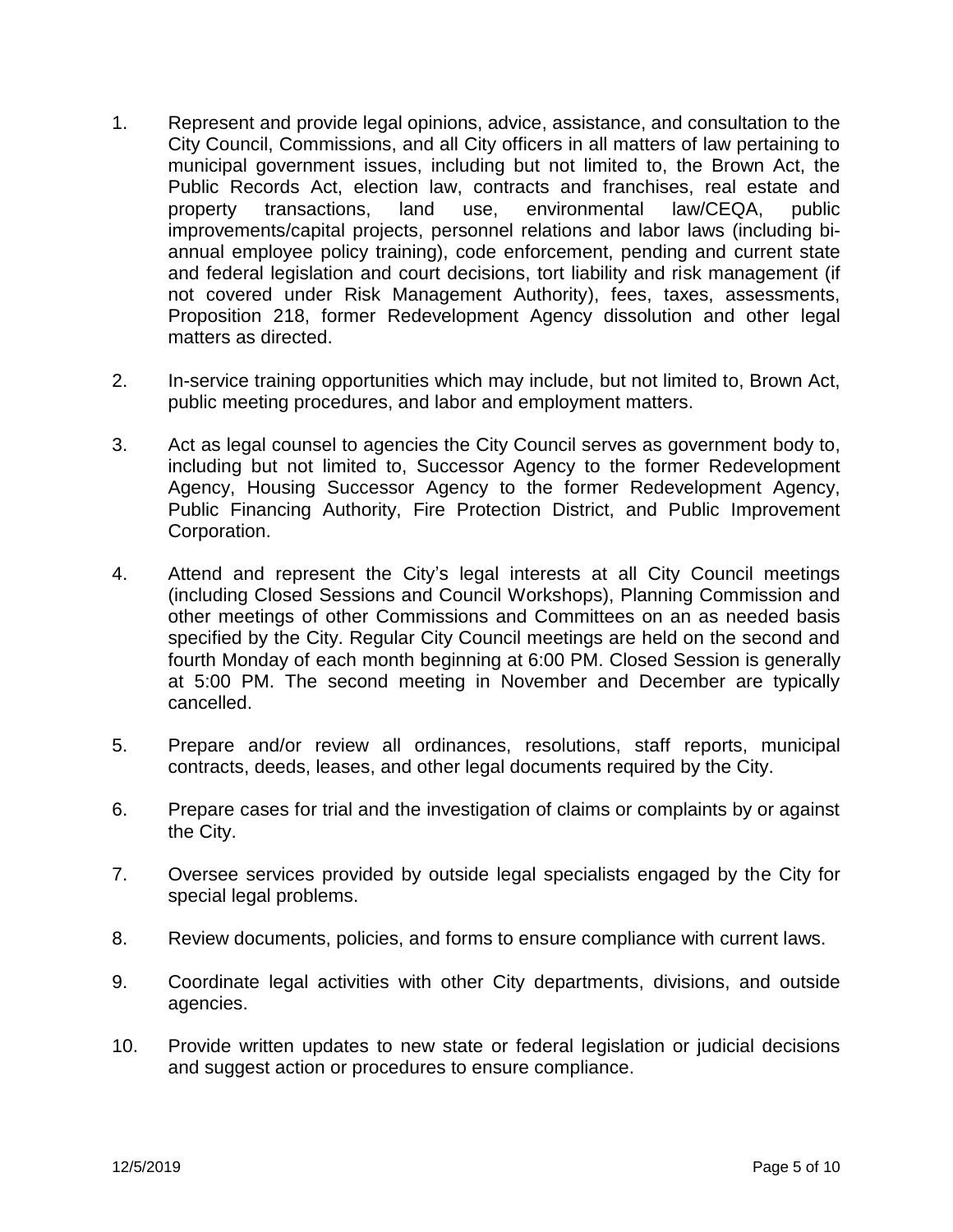- 11. Promptly respond to calls, e-mails, and correspondence from City of Atwater officials and staff.
- 12. Perform such other legal duties as may be required by the City Council as may be necessary to complete the performance of the functions mentioned above.

The City may propose additional tasks as deemed necessary to complete the assignment. Any additional work shall be compensated, as agreed upon the in the Legal Services Agreement, between the successful firm and the City.

#### **Section 9: Requested Information**

All proposals must provide specific and succinct answers to all questions and requests for information. Indirect, imprecise, or incomplete responses can serve only to the disadvantage of the applicant. Please answer the questions in the format and order presented. (Submissions of individual resumes alone will not be considered responsive to any specific question.)

Firms and Individuals are hereby invited to submit a proposal based upon the requirements and conditions set forth in the RFP.

#### **Section 10: Proposal Content and requested information**

The City of Atwater requires the applicant to submit a concise proposal clearly addressing all of the requirements outlined in this RFP.

To be considered responsive, the proposal must provide specific and succinct answers to all questions and requests for information. Indirect, imprecise or incomplete responses can serve only to the disadvantage of the applicant. Submission of individual resumes is optional, but encouraged, although alone will not be considered responsive to any specific questions.

#### **Section 11: Experience and Qualifications**

- 1. Please describe the nature of your law firm's practice and your qualifications for providing City Attorney legal services for the City of Atwater. Please provide a professional chronology of the individual who will be designated to serve as City Attorney as well as for others who you anticipate will be involved in providing legal services to the City of Atwater.
- 2. Please provide the overall capabilities, qualifications, training and areas of expertise for each of the principals, partners and associates of the law firm, including the length of employment for each person and his/her area of specialization for those involved in the assignment.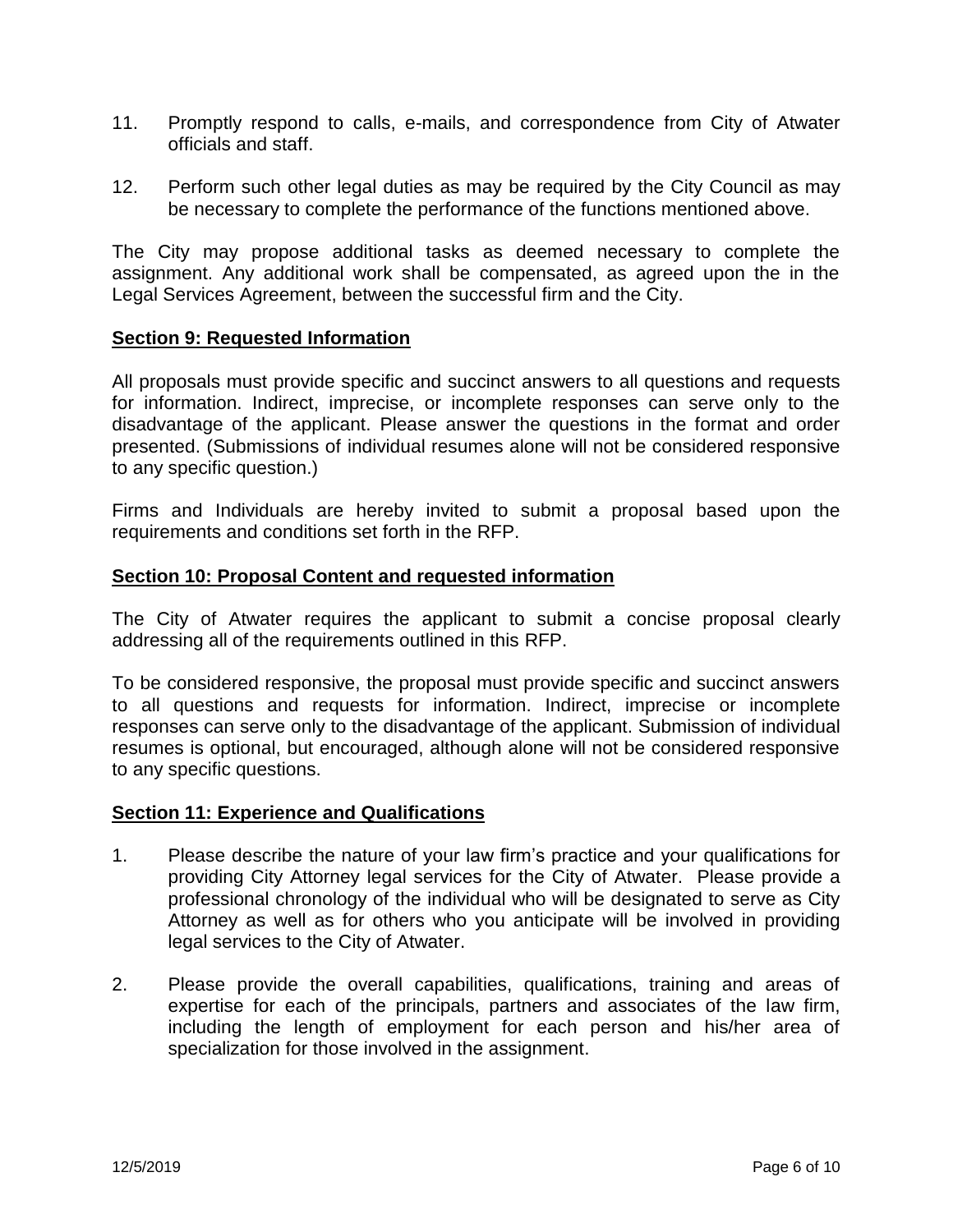- 3. For the person whom you propose to designate as City Attorney, and for each person or firm you propose to designate as a deputy, supporting counsel for special services or backup, please provide the following:
	- a) Legal training and years of practice (including date of admission to the California Bar.)
	- b) Years of municipal (general law or charter city) or other local public sector law practice as a full-time local government attorney and/or in a private law office specializing in the representation of general law cities.
	- c) Knowledge of, and experience with, California Municipal Law or other public sector experience.
	- d) Types of clientele represented and years representing each.
	- e) Litigation experience and demonstration of a good court track record. Cite examples of municipal (general law city) litigation experience.
	- f) Knowledge and use of Alternative Dispute Resolution (ADR) and techniques, ADR training and experience, and success record of advocacy in mediation and arbitrations.
	- g) Experience with and knowledge and practice of law representing general law cities relating to land use and planning, environmental law including the California Environmental Quality Act (CEQA), redevelopment law, general plans, real estate, code enforcement, hazardous waste and other related law.
	- h) Experience in the area of contracts and franchises.
	- i) Experience in the preparation and review of ordinances and resolutions for general law cities.
	- j) Experience in public sector personnel, employee relations, and labor negotiations. Experience in Pitchess Motion defense, including the firm's experience with EC 1043-1047 cases; Writ practice in the area of police personnel law; and Peace Officer Bill of Rights.
	- k) Experience in municipal Wastewater, Water and Garbage enterprises.
	- l) Experiences in the area of the California Public Records Act, the Ralph M. Brown Act and the California Elections Code.
	- m) Intended office location and accessibility to the City of Atwater.
	- n) Scholastic honors and professional affiliations.
	- o) If the firm/individual, or any of the attorneys employed by the firm, have ever been sued by cities or other clients for malpractice, been the subject of complaints filed with the State Bar, or had discipline imposed by the State Bar, please provide information on the nature of the incident, the dates of which the matter began and was concluded, and the results of the situation.

# **Section 12: Performance**

1. Describe how you would establish, develop, and maintain an effective working relationship with the City Council, City Manager, Department Directors, and City Staff.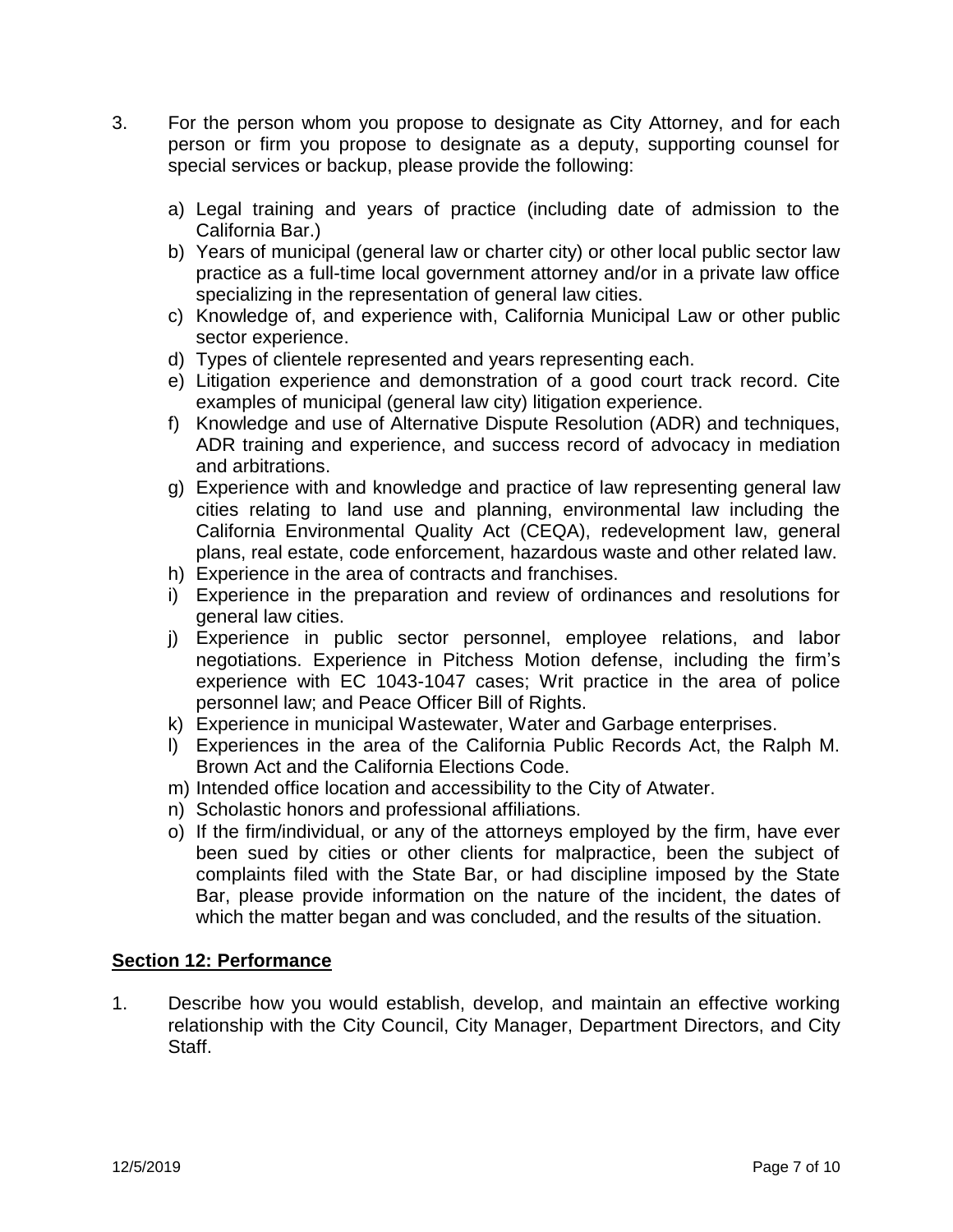- 2. Define the standard time frames for response by the City Attorney to direction and/or inquiry from the City Council or City Manager and City staff.
- 3. Describe the staffing of your office and include any staffing changes you would propose for your firm should you be awarded the contract to provide City Attorney services for the City.
- 4. Describe the systems or mechanisms that would be established for monthly reporting of the status of projects, requests and litigation. The City of Atwater will require a billing methodology that identifies the specific task; the attorney completing the task and the time billed for completion of the specific task. We would like a high quality product with little paperwork and no micromanaging.
- 5. Describe the computer resources currently utilized within your office. The City of Atwater presently utilizes a Microsoft Office suite of software including Microsoft Word and Excel. Compatibility with Microsoft Word and Excel is required. The City of Atwater will also require the City Attorney to maintain Internet services such that mail and files can be transmitted between staff and the City Attorney electronically.

# **Section 13: Current Clients/Conflict of Interest**

- 1. Please list all current or former clients residing in Merced County or having an interest in a business or owning an interest in property within the City of Atwater's sphere of influence within the past three years.
- 2. Please list all cities (general law and charter) and other public clients for which you or your firm currently provides services under a fee for services basis or on a retainer basis.
- 3. Please identify any foreseeable or potential conflicts of interest, which would result from such representation and the manner in which you would propose to resolve such conflicts.
- 4. For the person to be designated as City Attorney, please outline qualifications.

#### **Section 14: Compensation and Reimbursement**

The City Attorney will be required to attend City Council study sessions and City Council meetings. The City prefers that these meetings be included in any retainer fee arrangement proposed. Any additional on-site presence at City offices, although optional, should be identified and is considered a plus. Designated on-site hours are preferred.

The selected City Attorney will be expected to provide services under a retainer fee format for regular City Council meetings and weekly department director staff meetings.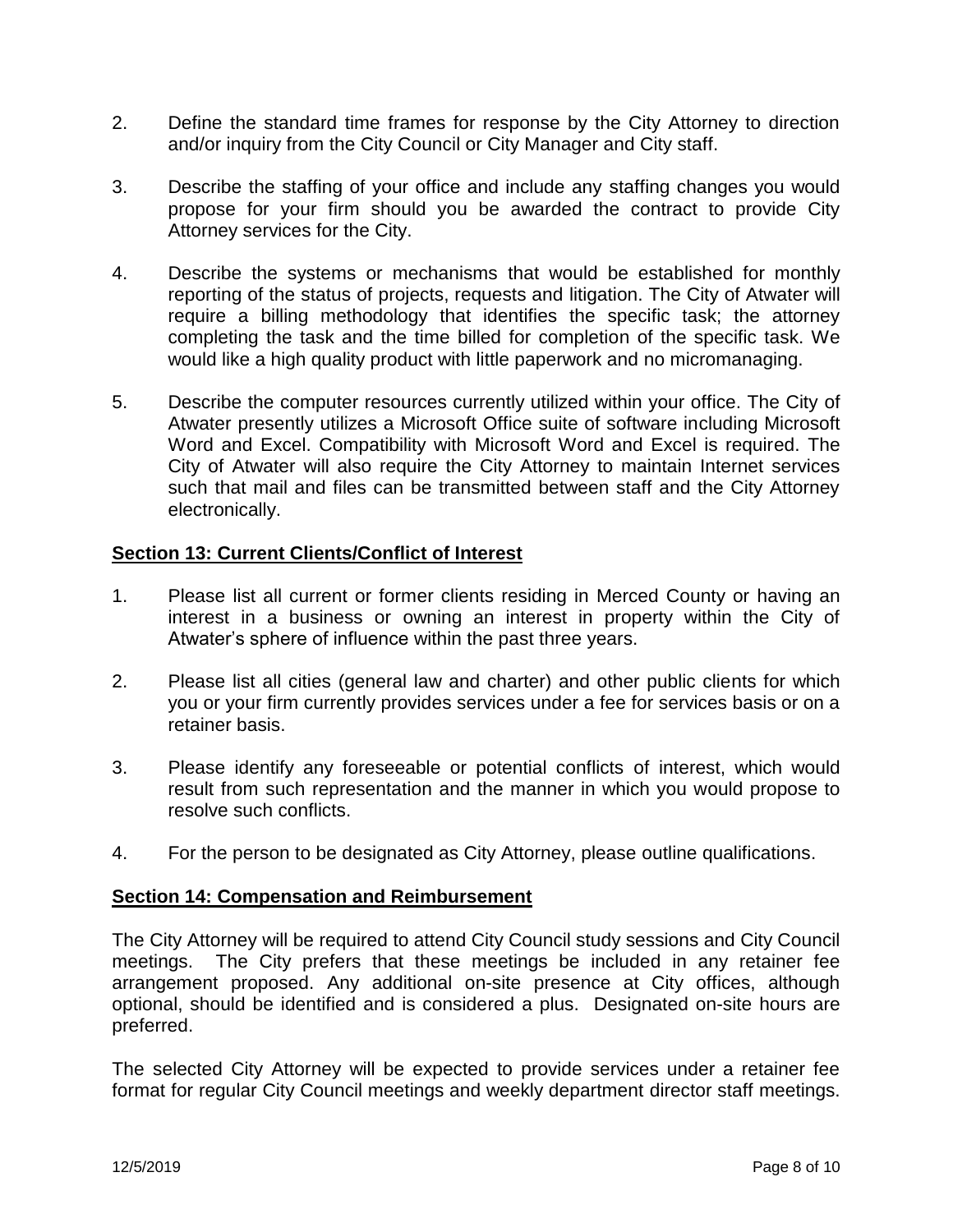It is anticipated the City Council may expect the firm/individual selected as City Attorney to continue to provide "general" legal services under a fixed monthly retainer format with additional "special" legal services provided at a fixed pre-negotiated hourly rate by the firm regardless of individual attorney billing rates.

- 1. Please give your definition of "general" legal services. Would all general services be included in your monthly retainer?
- 2. Please give your definition of "special" legal services. How are they differentiated from "general" legal services? Would any "special" legal services be included in your monthly retainer? If so, please identify them.
- 3. How would your firm aid the City to remain within its adopted budget for its legal services?
- 4. Describe your firm's preference for method of payment, payment terms, and your procedure for billing of retention, hours, and expenses, and any other accounting requirements?
- 5. Define the type and unit rates for reimbursement of expenses; for example, rate for mileage, reproduction of documents, or word processing charges, unit cost for telephone costs, etc.
- 6. Please provide the costs of any in-service training your firm indicated that it can provide to the City.
- 7. Cost of service.

# **Section 15: Evaluation and Selection Process**

Proposals will be reviewed by the City Council Subcommittee on selection of City Attorney services. It is anticipated that the top candidate(s) will be interviewed by the entire City Council at a Special Meeting. It is anticipated that the City Council will make its final section on or about on February 24, 2020.

Qualifications for top candidates will be verified and references will be checked by City Manager Lori Waterman and/or the Subcommittee.

In reviewing the proposals, the City will carefully weigh:

- a. Responsiveness to the information requested in the RFP;
- b. The firm is properly licensed to practice law in the State of California;
- c. The firm has no conflicts of interest with regard to any work performed by the firm for the City, and all potential conflicts have been identified;